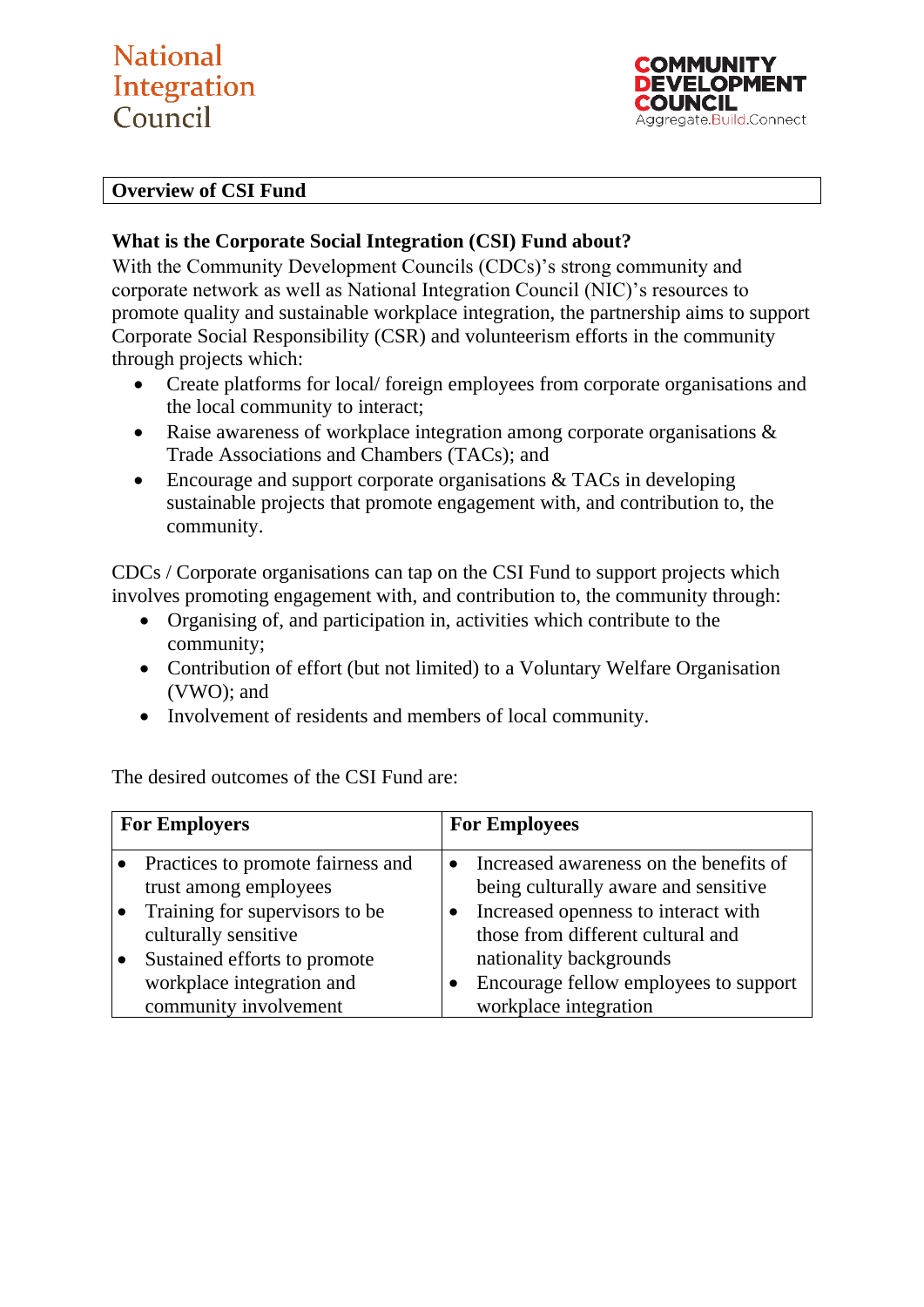The following project is eligible for funding:

### **Corporate Social Responsibility Project**

- (a) Supports workplace integration outcomes.
- (b) Encourage sustained engagement with and contribution to the community.
- (c) Minimum 20 unique count of **Participating Staff**\* per project.
- (d) A good mix of local and non-local staff i.e. Non-local staff with a minimum of 20% onwards.
- (e) Capped at \$100 per Participating Staff

**\* Participating Staff** refers to the staff from a company who are organising or participating in the CSR project.

### **What is the level of funding support under this scheme?**

The CSI Fund supports up to \$100 per Participating Staff involved, covering qualifying costs such as direct expenses (e.g. refreshments, venue, speakers, etc…) related to the project.

Costs not supported include capital/ infrastructure/ manpower cost, overseas and travel-related expenditure, donations, or annual dinner & dances or corporate family days, where local/ foreign interactions for most participants are superficial, or where CSR elements are not the central purpose. Fund raising projects are also not supported.

Subject to availability of funds, the funding quantum will be awarded based on the following:

- Strength of the proposed project;
- Capacity and commitment to execute the proposed project.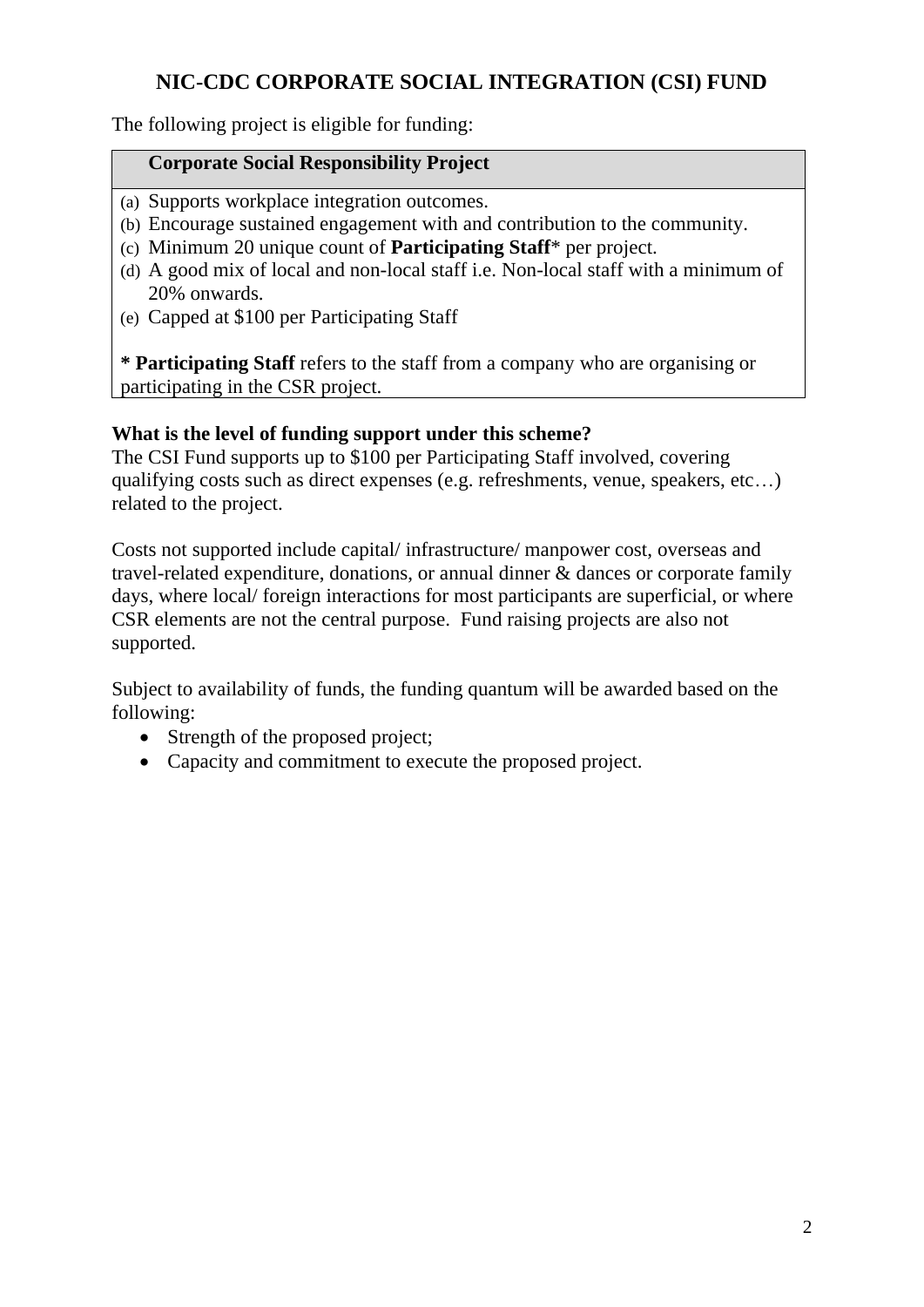Annex D(ii)

### **Funding Eligibility**

### **Who is the CSI Fund for?**

The CSI Fund is open to all corporate organisations who recognise the value of integration projects for their staff, and hope to promote the engagement with, and contribution to, the community.

### **What is not supported under the CSI Fund?**

The CSI Fund will not be able to support your application if the project:

- Has already commenced prior to the time of application;
- Has received funding from National Integration Council's Community Integration Fund (CIF);
- Has pending/ outstanding evaluation reports on the use of previous funds administered by CDCs;
- Does not have a clearly defined integration component;
- Is primarily aimed at promoting religious causes or held at a religious venue;
- Is intended for fund-raising purposes; and
- Is intended specifically for academic purposes.

### **A note on funding guidelines**

As a government body disbursing public funds in line with Government policies, CDCs will not consider proposals which:

- Advocate or lobby for lifestyles seen as objectionable by the general public;
- Denigrate or debase a person, group or class of individuals on the basis of race or religion, or serve to create conflict or misunderstanding in our multicultural and multi-religious society; and
- Undermine the authority or legitimacy of the government and public institutions or threaten the nation's security or stability.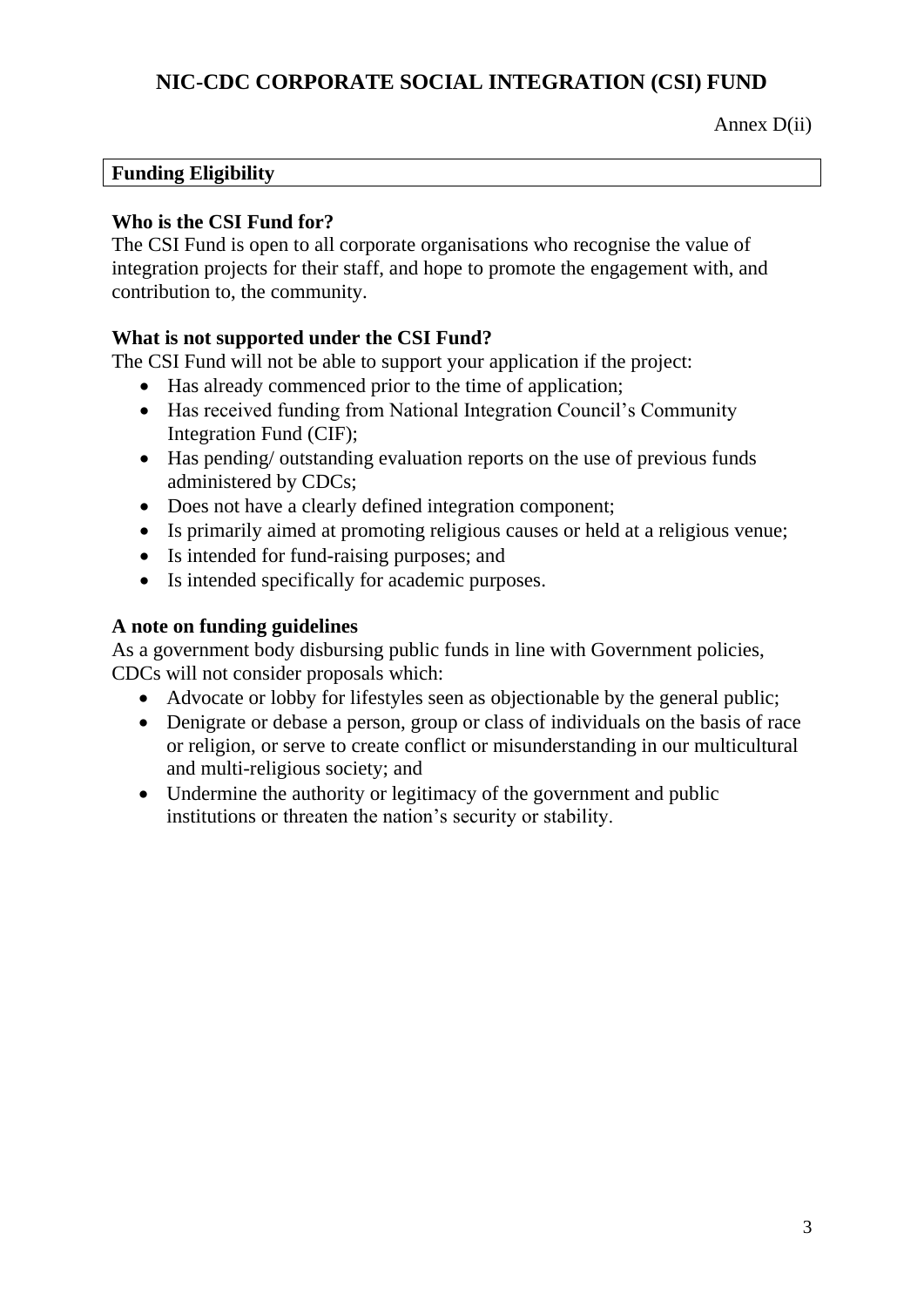### **Application and Assessment Process**

### **How do you apply for the CSI Fund?**

Corporate organisations can email your application using **Annex E** to the relevant Community Development Council (CDC) in your district:

| <b>Central Singapore CDC</b> | Jacintha Mano – Jacintha MANO@pa.gov.sg<br>Shirley Wee – Shirley Wee @pa.gov.sg |
|------------------------------|---------------------------------------------------------------------------------|
| <b>North East CDC</b>        | Nicholas Khoo – Nicholas Khoo@pa.gov.sg                                         |
| <b>North West CDC</b>        | Cheryl Wee – Cheryl Wee @pa.gov.sg                                              |
| <b>South East CDC</b>        | Koh Jia Yi – Koh Jia Yi@pa.gov.sg<br>Steph Dong – Steph Dong@pa.gov.sg          |
| <b>South West CDC</b>        | Leon Tan $-$ Leon Tan @ pa.gov.sg                                               |

Your application should include the following:

- Project Proposal type of project, objectives, no. of Participating Staff, duration, venue etc.
- Details of corporate personnel involved
- Budget

### **What happens after you submit an application?**

All applications will be assessed by the CDCs, with inputs from MCCY where necessary. You may be contacted if further information is required. All proposals submitted to the CDC will be treated in the strictest confidence.

### **How will your application be assessed?**

The assessment will be guided by the following criteria:

- 1. Strength of the proposed project
	- Concept and execution plan of the proposal
	- Budget requirement with regards to the proposal
	- Level of engagement with the targeted community/ beneficiaries
- 2. Capacity and commitment to execute the proposed project
	- Does the applicant have a clear and sound plan to execute the project? (e.g. involvement of partners, volunteers and resources)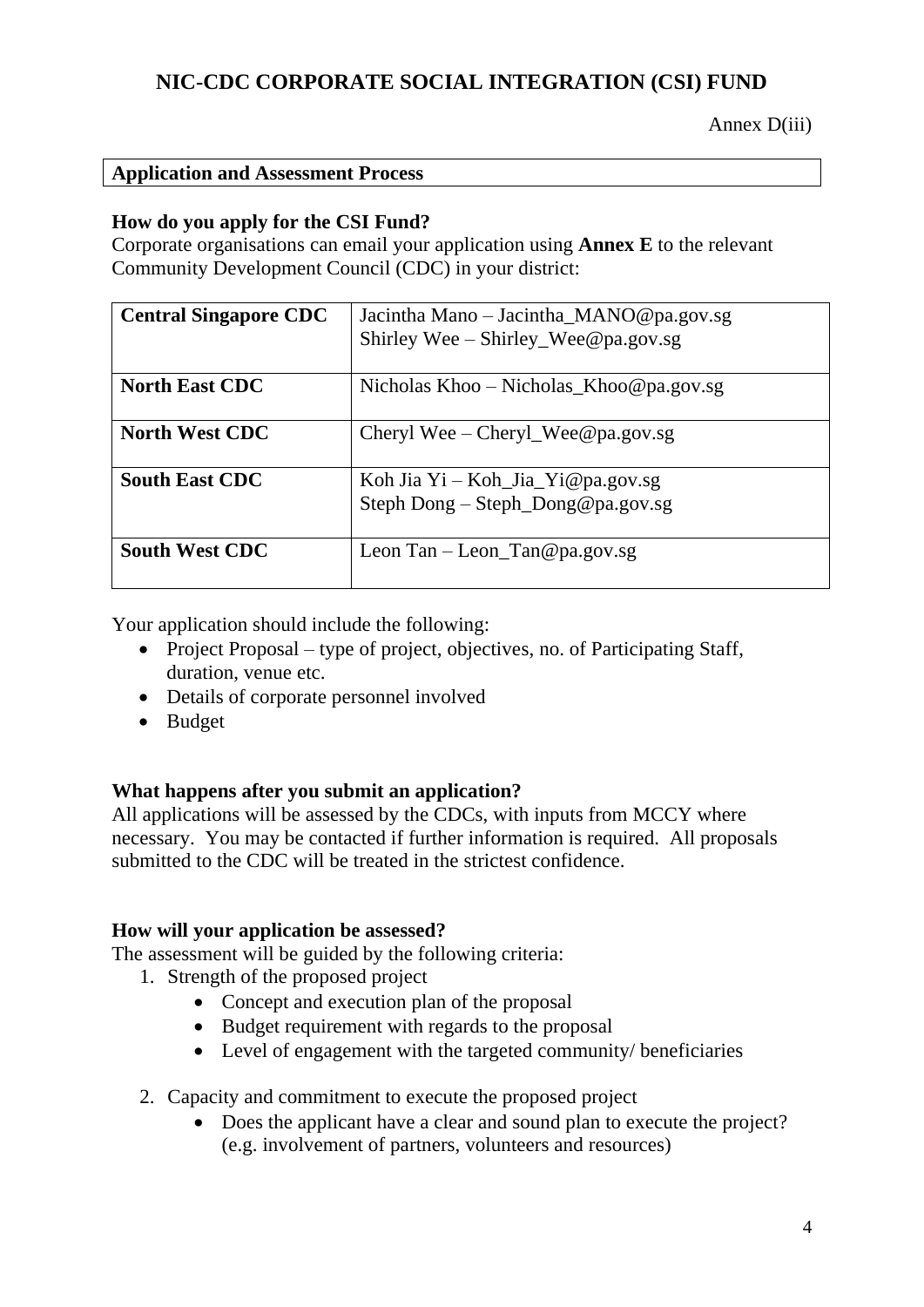• Does the applicant have the necessary experience to execute the project? (i.e. subject expertise, project management)

### **What happens if you are awarded the CSI Fund?**

If your application is successful, you will receive a confirmation within 3 weeks of the application, with:

- Terms & Conditions of the CSI Fund
- Outcomes as agreed by the CDC and applicant

Applications that are not awarded the funding will also be made known within the same period.

### **What are you expected to deliver?**

If you are successful, you will be expected to achieve the plan you have articulated in your proposal.

When you have completed your project, you will be required to submit the following within 2 months from the completion of the project:

- Statement of account, i.e. **Annex E(ii);**
- Feedback Form i.e. **Annex E(iii);**
- Original/ certified true copies of invoices; and
- 5 photos of the project

### **How will you receive the funding?**

CDCs will reimburse you after the completion of the project and after the verification of the submitted statement of accounts, feedback form and original/ certified true copy of invoices.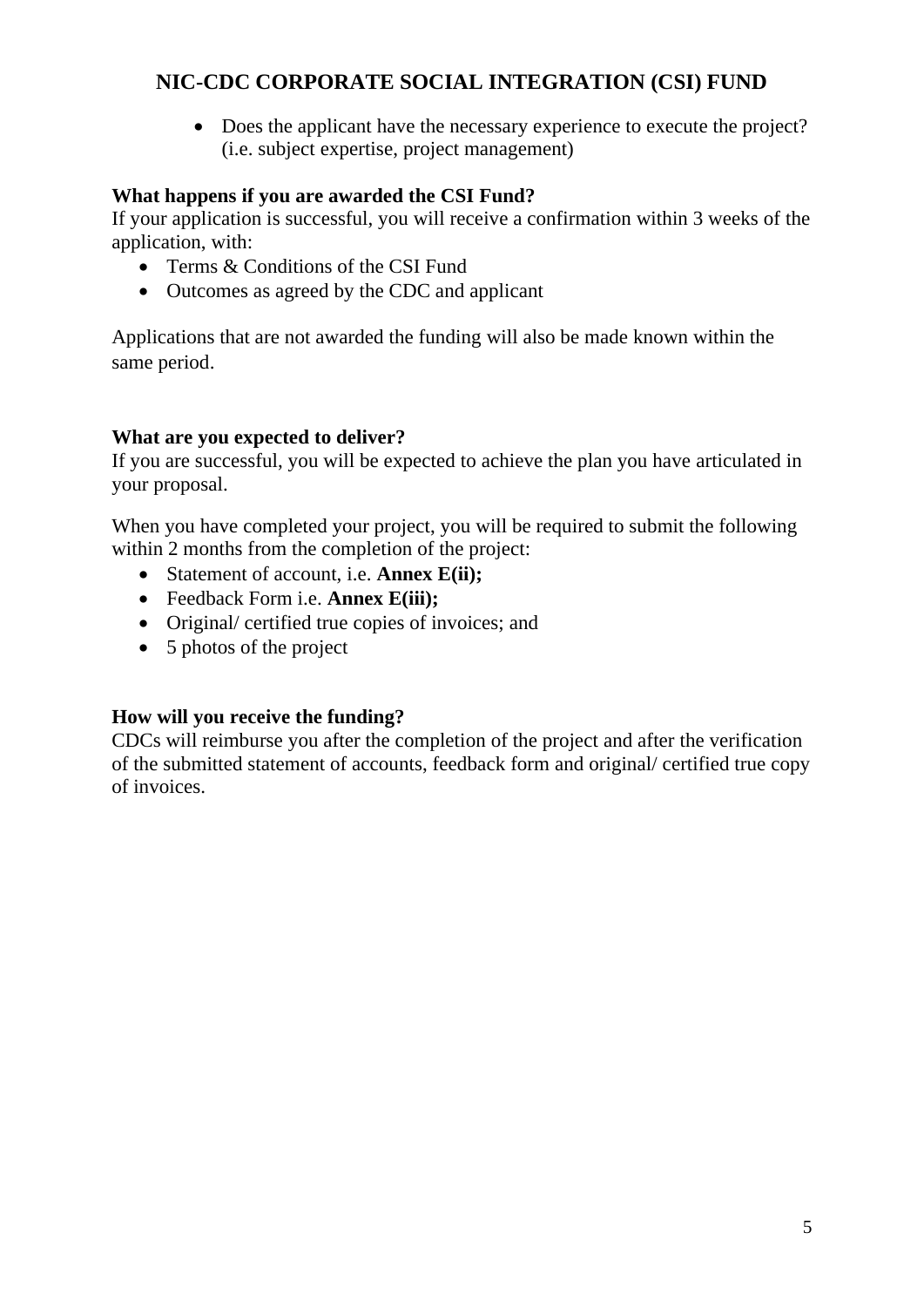## **NATIONAL INTEGRATION COUNCIL-COMMUNITY DEVELOPMENT COUNCIL CORPORATE SOCIAL INTEGRATION (CSI) FUND**

Annex E(i)

### **APPLICATION FORM**

## **(1) INFORMATION OF PROJECT**

| <b>Details of Project</b>                                                                            |                       |                                         |
|------------------------------------------------------------------------------------------------------|-----------------------|-----------------------------------------|
| Project Title:                                                                                       |                       |                                         |
| Start & End Date:                                                                                    |                       |                                         |
| No. of Sessions/                                                                                     |                       |                                         |
| Frequency:                                                                                           |                       |                                         |
| Time:                                                                                                |                       |                                         |
| Venue:                                                                                               |                       |                                         |
| No. of Participants                                                                                  |                       |                                         |
| (residents):                                                                                         |                       |                                         |
| Name of Company:                                                                                     |                       |                                         |
| Profile of Corporate Staff:                                                                          |                       |                                         |
| E.g. 50% Singaporeans,<br>40% PRs, 10% WP<br>holders, mostly from<br>China, Malaysia and India       |                       |                                         |
|                                                                                                      |                       |                                         |
| Ratio of Locals,<br><b>Immigrants and Foreigners</b>                                                 | Locals                | Singaporeans (exclude PR):              |
| among Participating Staff:                                                                           |                       | Immigrants (i.e. PRs and new citizens): |
|                                                                                                      |                       | Foreigners (i.e. Work Pass holders):    |
| A good mix of local and<br>non-local staff i.e. Non-<br>local staff with a minimum<br>of 20% onwards | Non-<br><b>Locals</b> |                                         |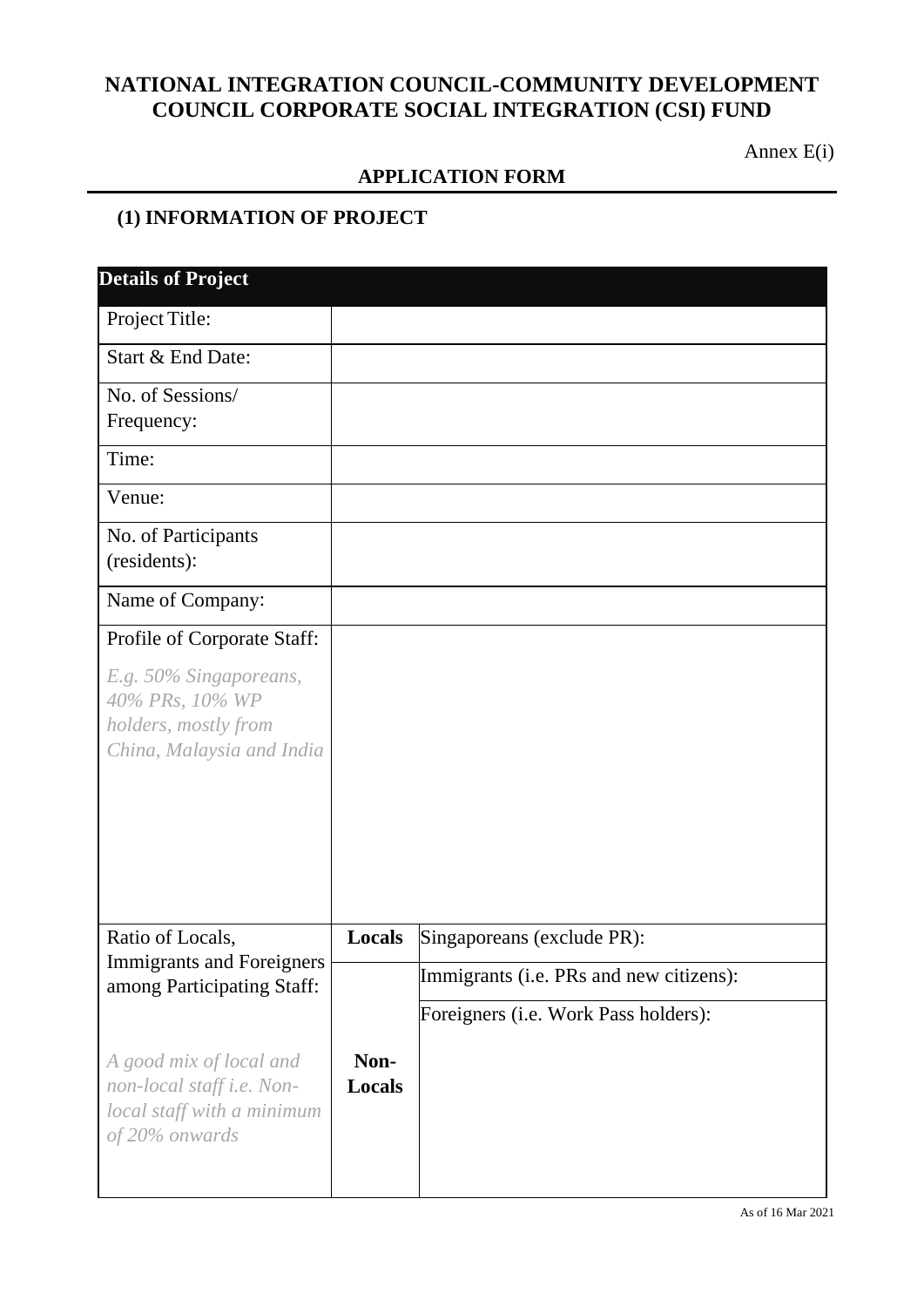| <b>Brief Description of Project</b>                                                                                                                                                                                                                                              |
|----------------------------------------------------------------------------------------------------------------------------------------------------------------------------------------------------------------------------------------------------------------------------------|
| Introduction and<br>background of the project:                                                                                                                                                                                                                                   |
| Describe the project $-$<br>what is the objective and<br>outcome? What will the<br>corporate staff and<br>participants be doing?                                                                                                                                                 |
| Describe how the project<br>meets the integration<br>outcomes                                                                                                                                                                                                                    |
| E.g.                                                                                                                                                                                                                                                                             |
| • Awareness of the benefits<br>of being culturally aware<br>and sensitive.<br>• Creates opportunities to<br>interact and forge bonds<br>with those from different<br>cultural and nationality<br>backgrounds.<br>Sustained interest in<br>contributing to the local<br>community |

--------------------------------------------------------------------------------------------------------------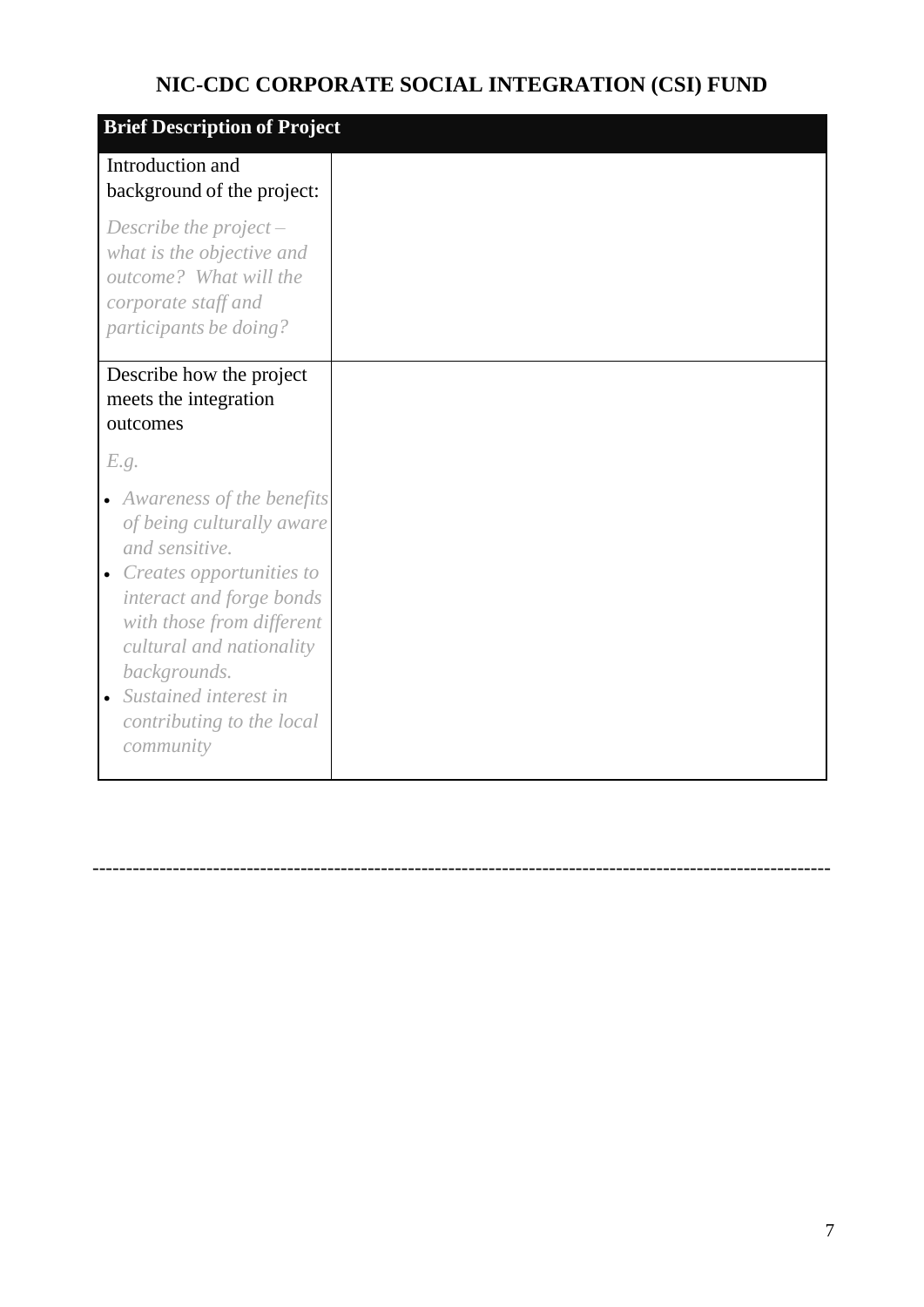## **(2) PROPOSED BUDGET**

| Income (if any)                         | <b>Amount</b><br>\$) | <b>Remarks (if any)</b> |
|-----------------------------------------|----------------------|-------------------------|
| (E.g. ticket sales, sponsorships, etc.) |                      |                         |
|                                         |                      |                         |
|                                         |                      |                         |
|                                         |                      |                         |
| <b>Expenditure</b>                      | <b>Amount</b><br>\$) | <b>Remarks (if any)</b> |
|                                         |                      |                         |
|                                         |                      |                         |
|                                         |                      |                         |
|                                         |                      |                         |
|                                         |                      |                         |
|                                         |                      |                         |
| <b>Final Deficit Amount:</b>            |                      |                         |
| <b>Cost per Head:</b>                   |                      |                         |

Please note that costs which are not supported include:

- (a) Annual Dinner & Dance or Corporate Family Day event;
- (b) Capital/Infrastructure Costs (e.g. purchase of learning laptops, handphones, wheelchairs etc…);
- (c) Internal Manpower Costs;
- (d) Overseas and travel related expenditure; and
- (e) Fund-raising related expenditure.

-------------------------------------------------------------------------------------------------------------

\_\_\_\_\_\_\_\_\_\_\_\_\_\_\_\_\_\_\_\_\_\_ \_\_\_\_\_\_\_\_\_\_\_\_\_\_\_\_\_\_\_\_\_ \_\_\_\_\_\_\_\_\_\_\_\_\_\_\_\_

--------------------------------------------------------------------------------------------------------------

## **(3) APPLICATION**

I would like to apply for the CSI Fund for the above CSI project.

Name & Designation of Signature Date

**Officer**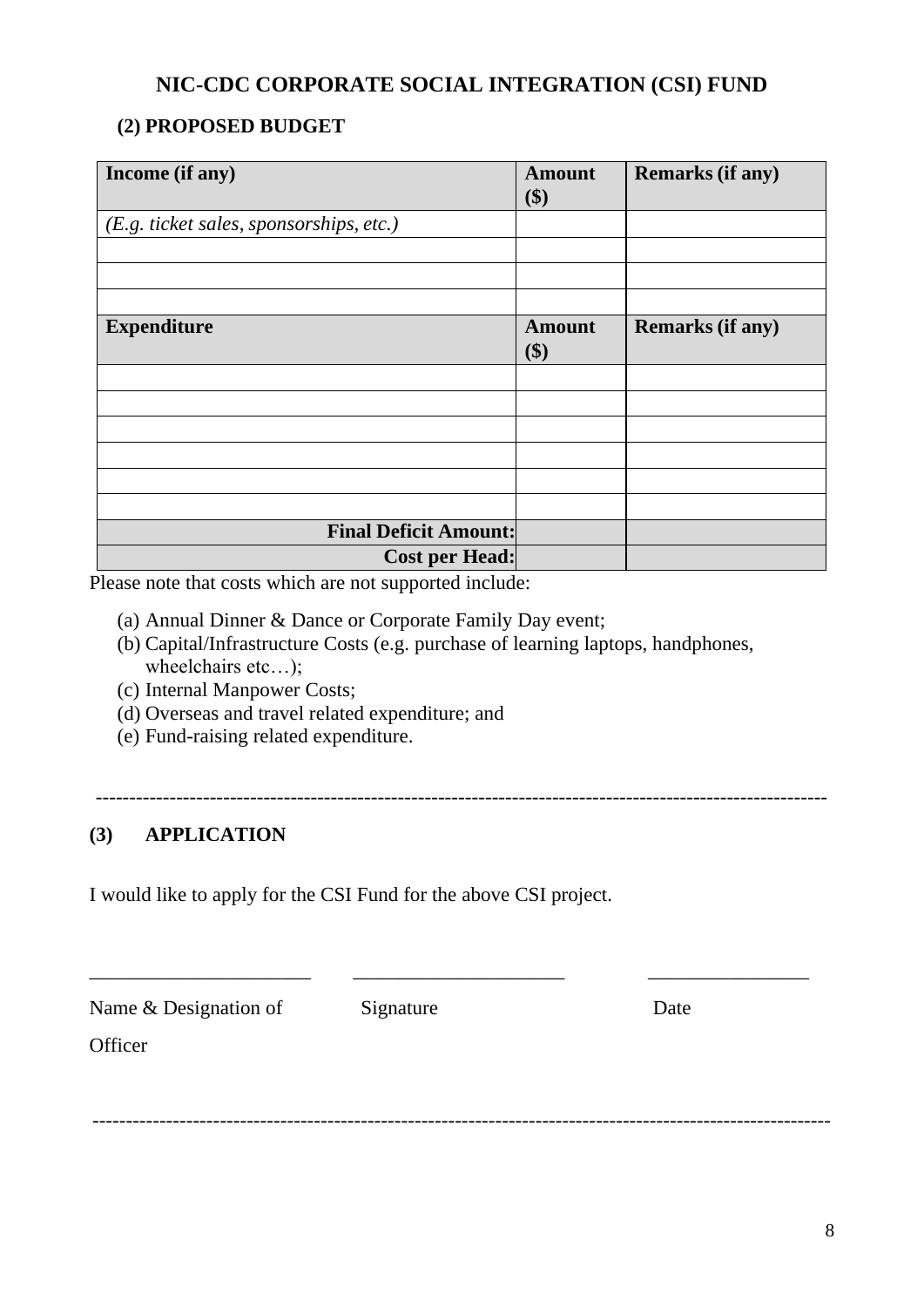## **(4) VERIFICATION**

I have checked against the funding eligibility criteria and confirmed that the CSI project fulfilled all the following eligibility criteria (*to tick the checkboxes accordingly*):

| <b>Corporate Social Responsibility Project</b>                                                                                                                                                                                                                                                                                      | <b>Promotional Project</b>                                                                                                                                                                                                                       |
|-------------------------------------------------------------------------------------------------------------------------------------------------------------------------------------------------------------------------------------------------------------------------------------------------------------------------------------|--------------------------------------------------------------------------------------------------------------------------------------------------------------------------------------------------------------------------------------------------|
| Supports workplace integration outcomes<br>Encourages sustained engagement with and<br>contribution to the community<br>*Minimum 20 unique count of participating<br>staff per project<br>*A good mix of local and non-local staff i.e.<br>Non-local staff with a minimum of 20%<br>onwards<br>Cap at \$100 per participating staff | Is an outreach activity (e.g.<br>Roadshow, Seminar) using new or<br>existing platforms<br>Promotes awareness and benefits<br>of CSR, and the importance of<br>sustained integration efforts<br>Capped at \$100 per Participating<br><b>Staff</b> |

*\* To seek MCCY s approval if either of these are not fulfilled*

| <b>Available Funds:</b>                                   |
|-----------------------------------------------------------|
| <b>Total Funds Committed (as at</b><br>application date): |
| Funds Required for Project:                               |
| <b>Remaining Funds:</b>                                   |

Name & Designation of Signature Date

\_\_\_\_\_\_\_\_\_\_\_\_\_\_\_\_\_\_ \_\_\_\_\_\_\_\_\_\_\_\_\_\_\_\_\_\_ \_\_\_\_\_\_\_\_\_\_\_\_\_\_\_\_

CSI Officer

--------------------------------------------------------------------------------------------------------------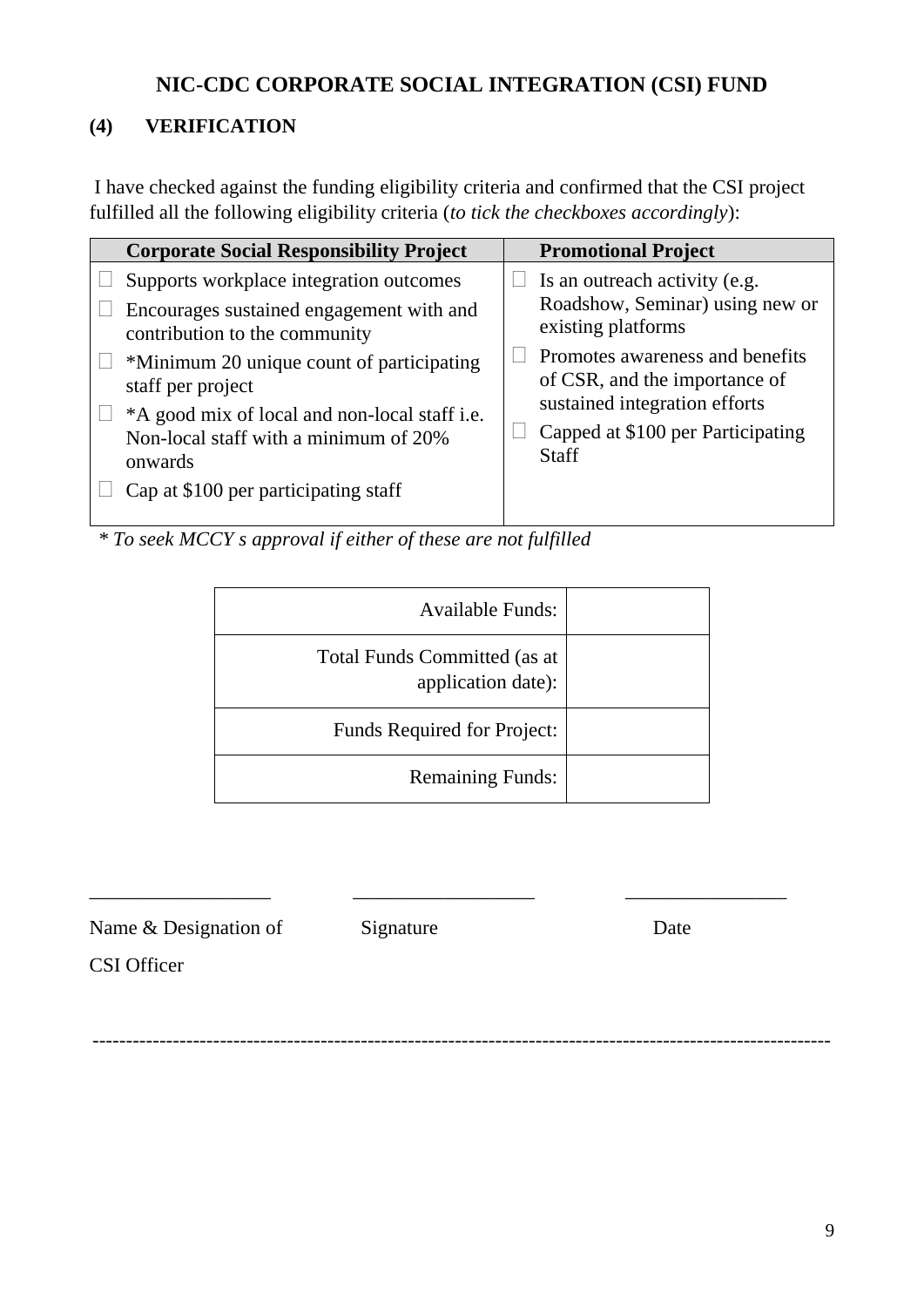\_\_\_\_\_\_\_\_\_\_\_\_\_\_\_\_\_\_\_\_\_ \_\_\_\_\_\_\_\_\_\_\_\_\_\_\_\_\_\_\_\_\_ \_\_\_\_\_\_\_\_\_\_\_\_\_\_\_\_

## **(5) APPROVAL**

I \*approve/ not approve the above application.

Name & Designation of Signature Date

Approving Officer

\*delete as appropriate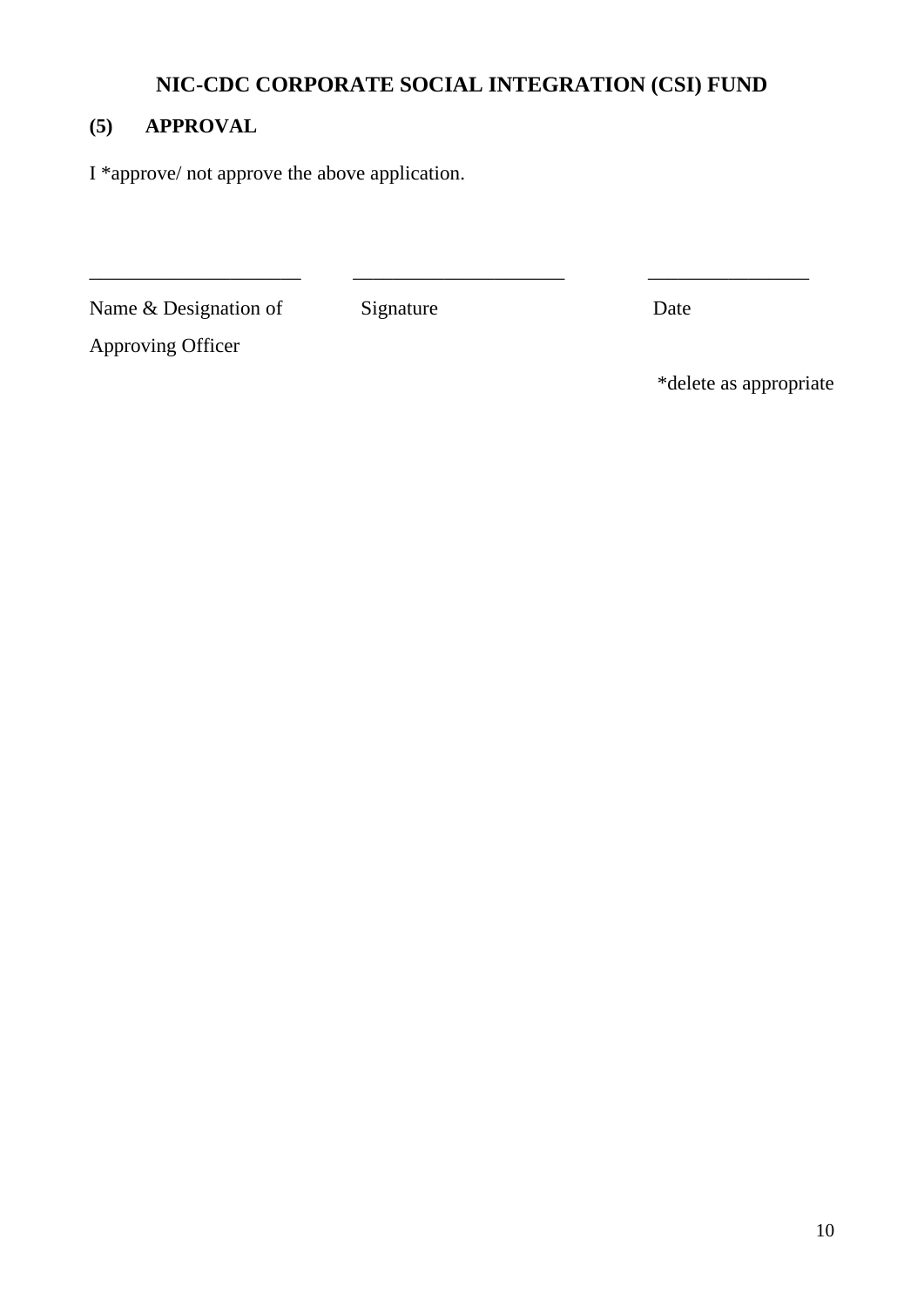Annex E(ii)

## **STATEMENT OF ACCOUNT**

| <b>Details of Project</b>   |  |  |
|-----------------------------|--|--|
| Project Title:              |  |  |
| Start & End Date:           |  |  |
| No. of Participating Staff: |  |  |

| <b>INCOME</b>               | AMOUNT (\$) REMARK   |  |
|-----------------------------|----------------------|--|
|                             |                      |  |
|                             |                      |  |
|                             |                      |  |
| <b>Total</b>                |                      |  |
| <b>EXPENDITURE</b>          | $AMOUNT$ (\$) REMARK |  |
|                             |                      |  |
|                             |                      |  |
|                             |                      |  |
|                             |                      |  |
|                             |                      |  |
|                             |                      |  |
|                             |                      |  |
| <b>Total</b>                |                      |  |
| <b>Final Deficit Amount</b> |                      |  |

\* Please also attach a minimum of 5 photographs from the project.

| The SOA is prepared by: | The SOA is certified correct by: |  |
|-------------------------|----------------------------------|--|
|                         |                                  |  |
| Name:                   | Name:                            |  |
| Designation:            | Designation:                     |  |
|                         |                                  |  |
| Date:                   | Date:                            |  |
|                         |                                  |  |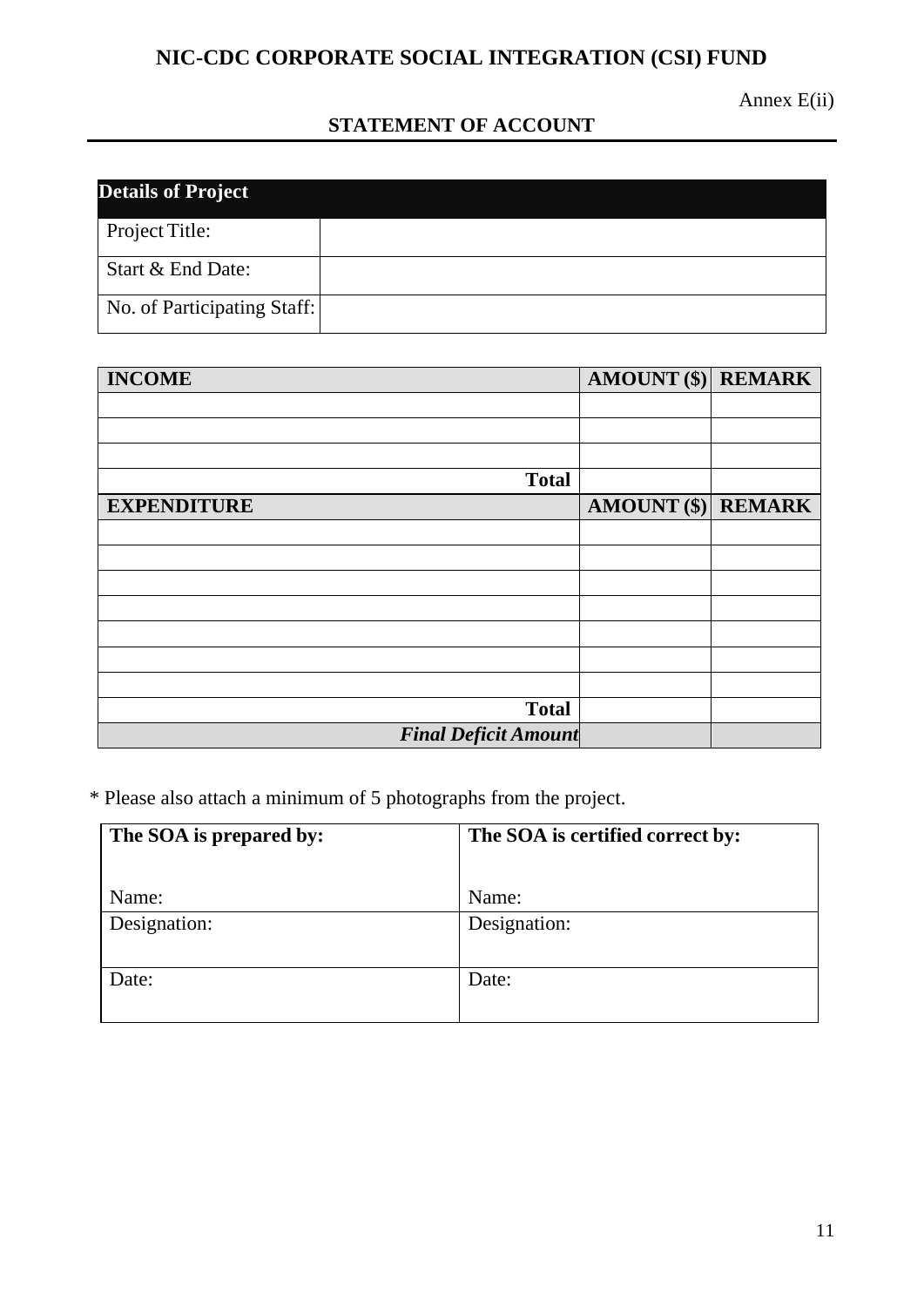Annex E(iii)

### **FEEDBACK FORM**

*\*To be completed by corporate representative and submitted to CDCs.*

## **Profile of Participants**

Total Number of Participating Staff: \_\_\_\_\_\_\_\_\_\_\_\_\_\_\_\_

Profile of Participating Staff:

| <b>Item</b>      | <b>Proportion</b>                                                         | In         |
|------------------|---------------------------------------------------------------------------|------------|
|                  |                                                                           | Percentage |
|                  | Locals ( <i>i.e.</i> Singapore citizens)                                  |            |
| <b>Residency</b> | Immigrants (i.e. Permanent residents, new citizens)                       |            |
| <b>Status</b>    | Foreigners ( <i>i.e.</i> employment pass holders, work permit<br>holders) |            |
|                  | <b>Total</b>                                                              | $100\%$    |

## **Project Outcome**

| Achieved outcomes and<br>objectives:        | What were the desired outcomes of the project? Were<br>they fulfilled? How? |
|---------------------------------------------|-----------------------------------------------------------------------------|
| Details of Press/Media<br>coverage, if any: | Attach video clip or newspaper article where<br>available                   |
| Publicity, if any:                          | Attach copies of publicity materials                                        |
| Partners/ Sponsor/ Others:                  |                                                                             |
| Future or follow-up plans, if<br>any:       |                                                                             |
| Challenges and learning points:             |                                                                             |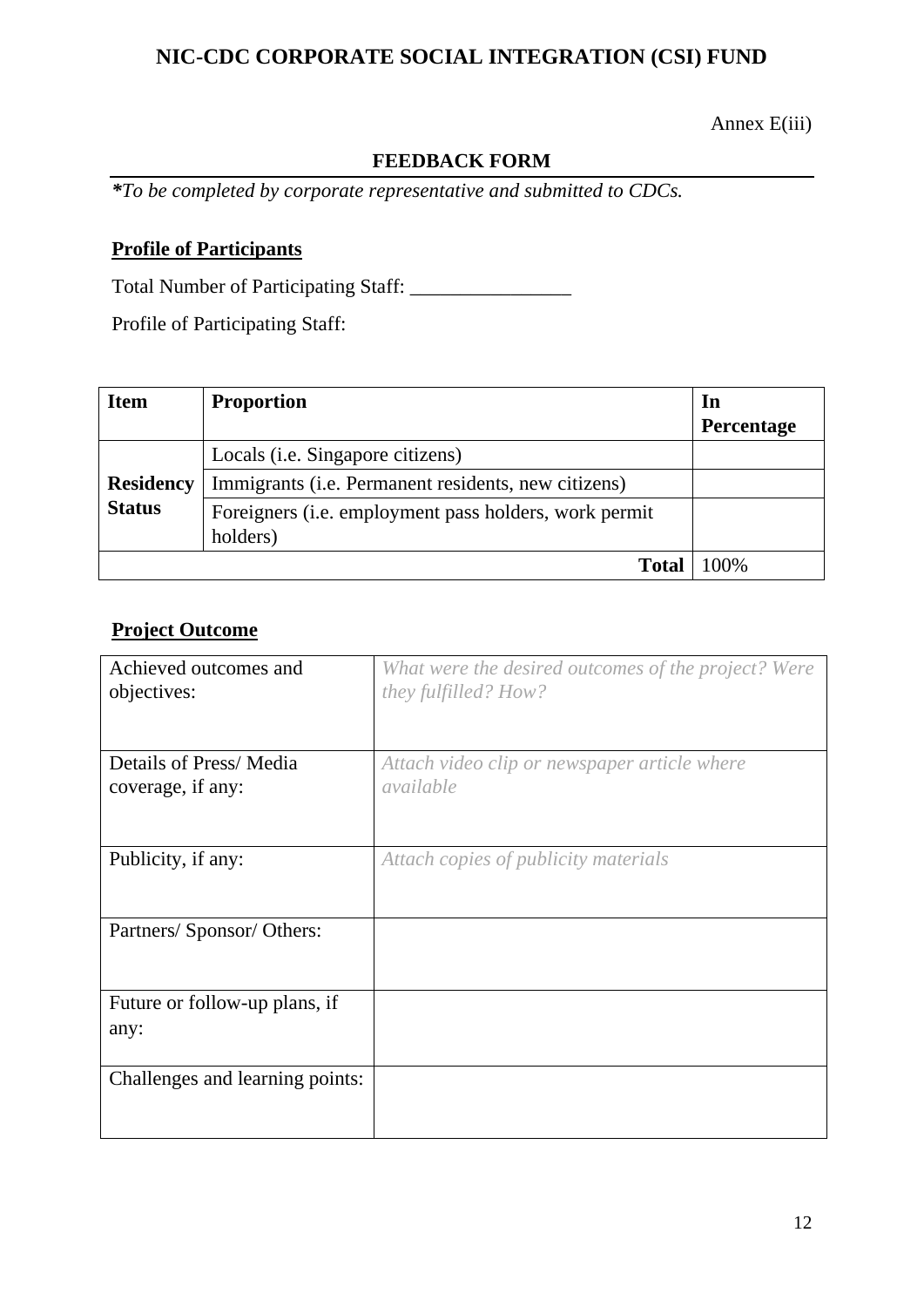### **Survey Questions**

Please provide aggregated feedback from at least 20% of your staff who had participated in the project in the table below. You may wish to do a feedback/ sharing session to get the below responses.

|                                                                                                                                                                                                                                                                           | Strong<br>Disagree | Disagree | Agree | Strongly<br>Agree | <b>Not</b><br>Applicable |
|---------------------------------------------------------------------------------------------------------------------------------------------------------------------------------------------------------------------------------------------------------------------------|--------------------|----------|-------|-------------------|--------------------------|
| (a) The Programme gave<br>participants opportunities<br>to interact with people of<br>different cultural and<br>nationality backgrounds.                                                                                                                                  |                    |          |       |                   |                          |
| (b) The Programme enabled<br>participants to make<br>friends with people of                                                                                                                                                                                               |                    |          |       |                   |                          |
| different culture and<br>nationality backgrounds.                                                                                                                                                                                                                         |                    |          |       |                   |                          |
| (c) The Programme helped<br>participants understand<br>more about Singapore's<br>values, purpose and/or<br>cultures; and appreciate<br>the different cultures, and<br>the shared commonalities<br>between people of<br>different cultural and<br>nationality backgrounds. |                    |          |       |                   |                          |
| (d) Participants are more<br>likely to contribute and<br>have a greater sense of<br>belonging to the local<br>community.                                                                                                                                                  |                    |          |       |                   |                          |

*Please tick based on aggregated feedback.*

Please provide examples and further comments, if any, on how the project achieved integration outcomes (not limited to those listed above).